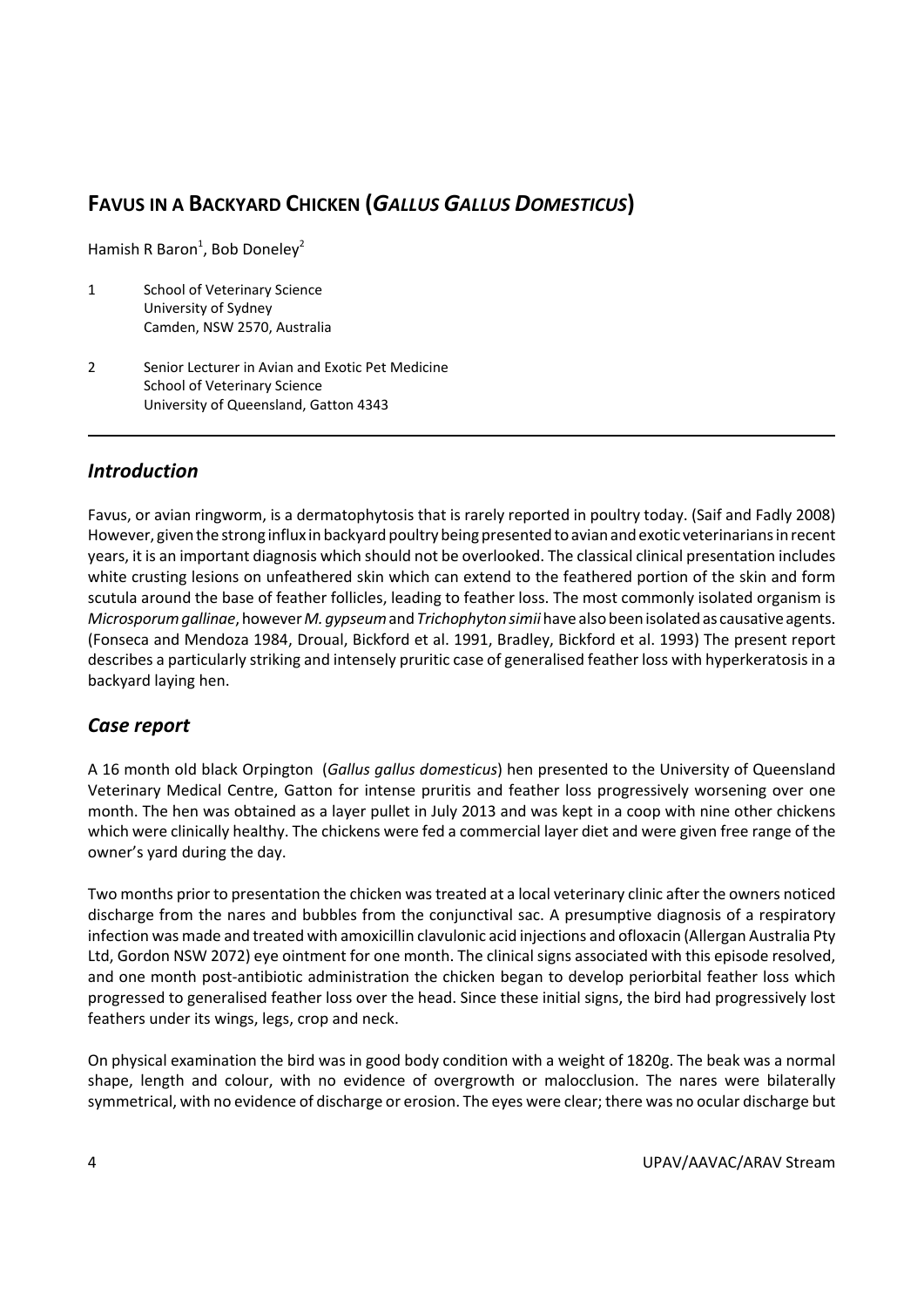there was substantial periorbital feather loss. The aural cavity was heavily inflamed and contained a large amount of caseous exudate. There was generalised feather loss along the length of the bird, beneath the wings, down both legs, on the crop and around the head. The skin surrounding these areas of feather loss was dry and scaly with hyperkeratosis of the head and neck area. There was evidence of external parasites (feather lice). The droppings and all other body systems were examined and were unremarkable.



**Figure 1.** The 16 month old black orphington hen on presentation, showing marked feather loss and white crusting lesions on the unfeathered skin as well as scutula around the base of the feather follicles.

The chicken was admitted to hospital for further diagnostic workup which included a faecal smear, sticky tape impression and skin scraping which were all within normal limits. Three skin biopsies were then collected using lignocaine 2% local anaesthetic bleb and a 4 mm biopsy punch. Skin biopsies taken from dorsal neck, left lateral head and left lateral dorsal body and were placed in formalin for histopathological examination. The biopsy punch holes were closed using 3/0 PDS in a cruciate pattern. The bird was discharged awaiting histopathology results.

Histopathology revealed follicles with multifocal suppurative folliculitis with intralesional fungal organisms, follicular keratosis,multifocal epithelial celldegenerationandsevere chronic lymphoplasmacytic andhistiocytic perifolliculitis.

PAS stain revealed that within the feather follicle, in the clear spaces affecting the epidermal and follicular epithelium and occasionally embedded in the keratin lamellae of the epidermis tehere were multifocal aggregates of variably sized pink-staining round conidia,  $0.5 - 1 \mu$  in diameter. They sometimes formed dense accumulations that resembled hyphae but were just accumulations of conidia (see Fig. 1). These findings were consistent with those of severe lymphoplasmacytic and histiocytic perivascular and multifocal granulomatous dermatitis with oedema, epidermal ulceration, multifocal cysts, diffuse hyperkeratosis and acanthosis and intralesional fungal organisms. Based on morphology the fungal bodies observed in this sample were most likely *Microsporum* spp.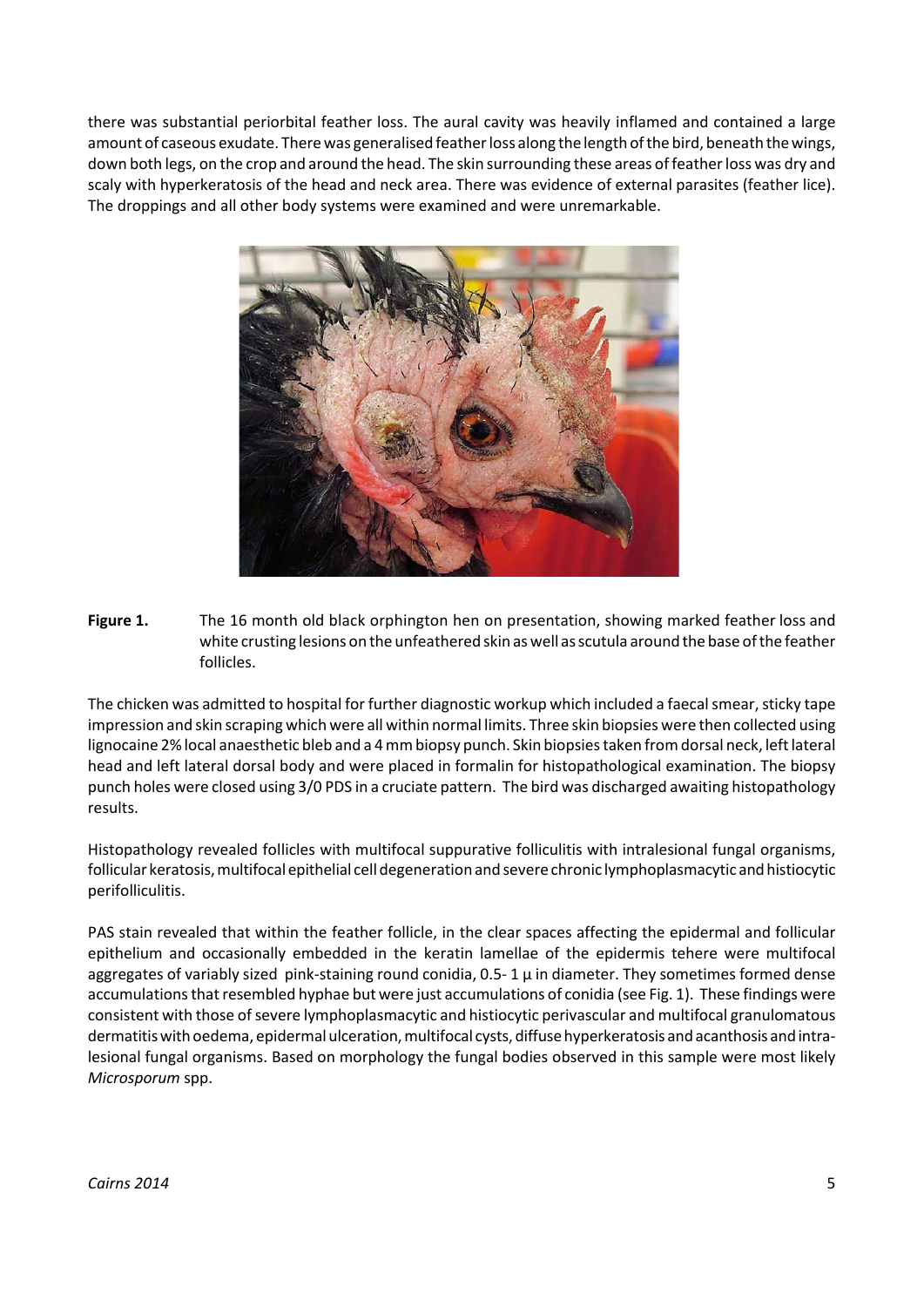

**Figure 2.** PAS (40x) showing a feather follicle with mutifocal aggregates of pink staining round conidia and dense accumulations which resemble hyphae but are simply accumulations of conidia.



Figure 3. PAS (100x) showing multifocal aggregates of pink staining round conidia (approximately  $0.5 -$ 1 micron in diameter), forming dense accumulations along the superficial epidermis.

The bird was treated with Grisovin 125mg SID for three months. The bird is still on treatment at the time of writing, but the skin is markedly improved.